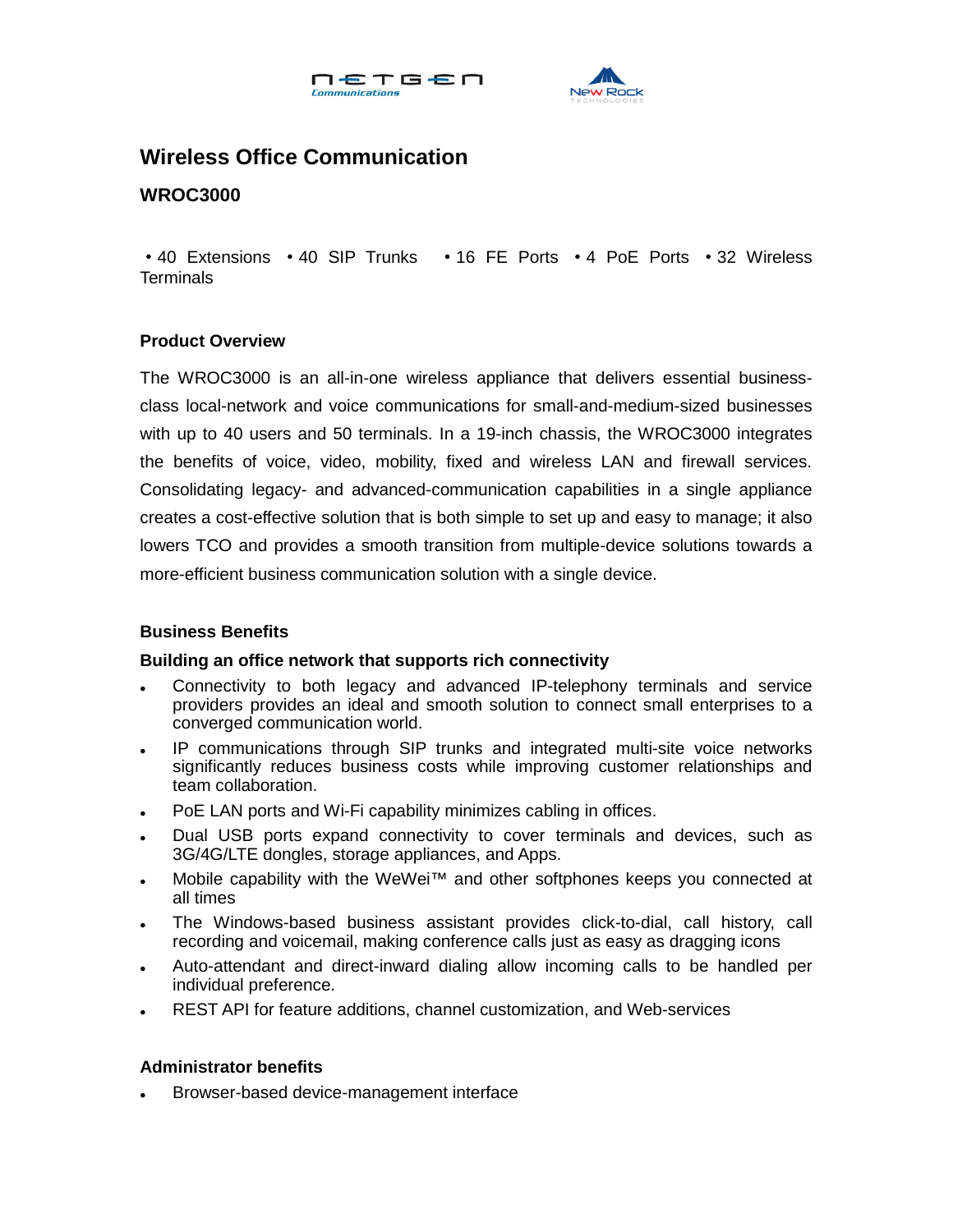



- Step-by-step guide simplifies first-time setup
- Security monitoring and alarm notification helps the administrator to quickly locate faults and security threats
- Configuration-file import and export, 8-level logs and real-time data capture

#### **Integration benefits**

- HTTP-based (REST) API enables easy integration with external application servers across networks
- . Innovative third-party applications satisfy the long-tail requirements of small business, expanding the sales opportunities of distribution channels.

## **Models**

| <b>Product Number</b> | Phone | Line |
|-----------------------|-------|------|
| <b>WROC3008</b>       | 8     | 0    |
| <b>WROC3080</b>       | O     | 8    |
| <b>WROC3044</b>       | 4     | 4    |
| <b>WROC3026</b>       | 6     | 2    |
| <b>WROC3062</b>       | 2     | 6    |
| <b>WROC3000</b>       |       | ∩    |

## **Specifications**

| <b>Feature</b>                  | <b>Description</b>                                           |
|---------------------------------|--------------------------------------------------------------|
| <b>IPPBX</b><br><b>Features</b> |                                                              |
| Auto attendant                  | Greetings with time schedule, queuing, receptionist handling |
| Greetings                       | Convert text to voice                                        |
|                                 | Record greetings via a phone connected to the device         |
|                                 | Upload the pre-recorded greeting files to the device         |
| Extension                       | Call transfer                                                |
|                                 | Call hold                                                    |
|                                 | Park                                                         |
|                                 | Caller ID                                                    |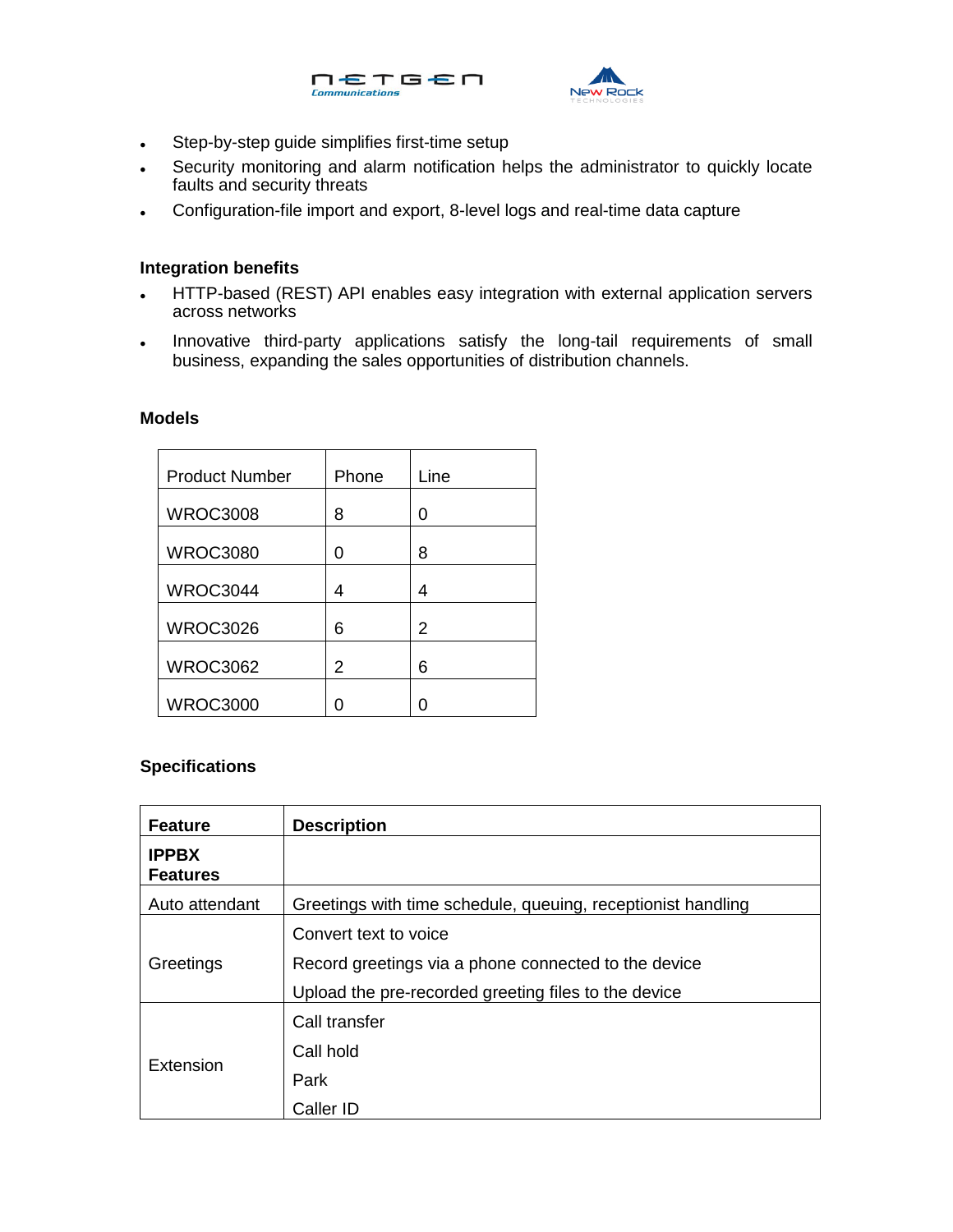



| <b>Feature</b>                   | <b>Description</b>                                                                                        |  |
|----------------------------------|-----------------------------------------------------------------------------------------------------------|--|
|                                  | <b>CRBT</b>                                                                                               |  |
|                                  | Call rejection                                                                                            |  |
|                                  | Call waiting                                                                                              |  |
|                                  | Forking (direct a call to dual terminals)                                                                 |  |
|                                  | Call forwarding                                                                                           |  |
|                                  | Do not disturb                                                                                            |  |
|                                  | Distinctive ring patterns                                                                                 |  |
|                                  | Hot line (immediate and delay)                                                                            |  |
|                                  | <b>BLF</b>                                                                                                |  |
|                                  | Call barring                                                                                              |  |
|                                  | Phone lock                                                                                                |  |
|                                  | Secretary assistance                                                                                      |  |
|                                  | Call pickup                                                                                               |  |
|                                  | Programmable access codes                                                                                 |  |
|                                  | On hold with music                                                                                        |  |
| Analog trunks                    | DID, caller ID detection                                                                                  |  |
| Mobile                           | SIP extension registering from Internet                                                                   |  |
| extensions                       | Authentication with PIN                                                                                   |  |
| SIP trunk                        | Multi-platform registration                                                                               |  |
|                                  | IMS/NGN, Skype Connect™                                                                                   |  |
| Dialing rules                    | Outgoing line selection, call routing, whitelist and blacklist for<br>outbound calls, emergency calls     |  |
| Recording                        | USB storage                                                                                               |  |
| Conference                       | 3-way calling on analog and SIP phones                                                                    |  |
|                                  | 6-way calling with WeWei™ (New Rock softphone)                                                            |  |
| Fax                              | G.711, T.38                                                                                               |  |
| Video                            | Pass through                                                                                              |  |
| Call<br>assistant<br>application | Browser based, click-to-call, call history, call notes, call recording,<br>address book import and export |  |
| Multi-site                       | Inter-site calling via IP network                                                                         |  |
|                                  | Outbound trunk sharing                                                                                    |  |
| Media stream                     | G.711/G.729A codec, echo cancelation, busy tone detection, voice<br>encryption                            |  |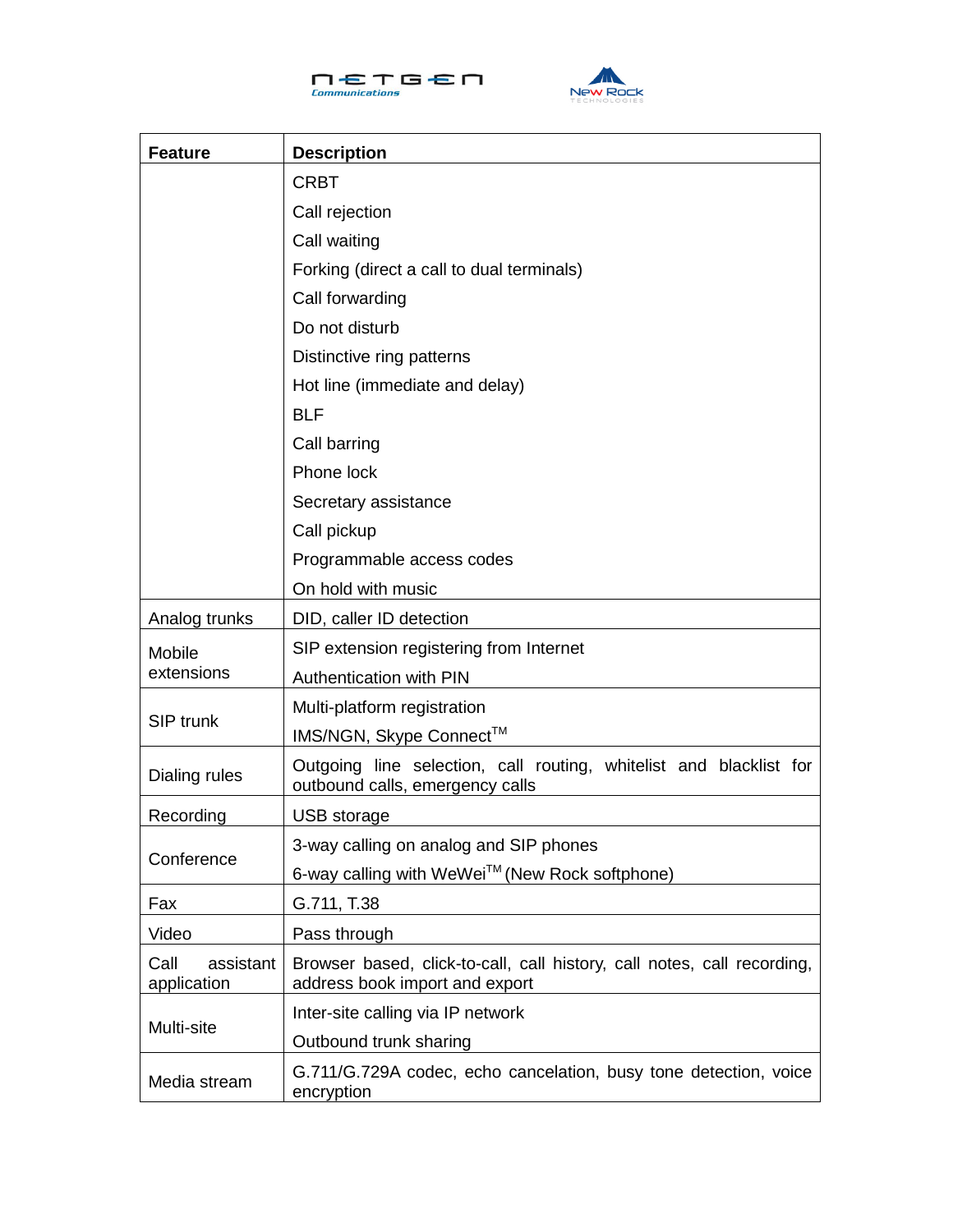



| <b>Feature</b>                    | <b>Description</b>                                                                                                                                                        |
|-----------------------------------|---------------------------------------------------------------------------------------------------------------------------------------------------------------------------|
| <b>Network</b><br><b>Features</b> |                                                                                                                                                                           |
| <b>WAN</b>                        | Dynamic, static, PPPoE, PPTP, L2TP, 3G/4G/LTE, bridge mode                                                                                                                |
|                                   | Auto detect network environment and select                                                                                                                                |
| <b>DDNS</b>                       | <b>DDNS</b> configuration                                                                                                                                                 |
| Router                            | Up to 32 static routes                                                                                                                                                    |
|                                   | NAT, port mapping, DMZ, UPnP                                                                                                                                              |
| <b>VPN</b>                        | PPTP/L2TP VPN client                                                                                                                                                      |
|                                   | Block port scan                                                                                                                                                           |
|                                   | Ping package (WAN) filter                                                                                                                                                 |
|                                   | 32-access control list                                                                                                                                                    |
| Security                          | <b>URL/IP/MAC filtering</b>                                                                                                                                               |
|                                   | IP/MAC binding                                                                                                                                                            |
|                                   | Alarm                                                                                                                                                                     |
| <b>Network</b><br>diagnosis       | Network diagnosis via ping                                                                                                                                                |
|                                   | <b>Traffic statistics</b>                                                                                                                                                 |
|                                   | Syslog                                                                                                                                                                    |
|                                   | Remote Web configuration                                                                                                                                                  |
| Management                        | Configuration file import and export                                                                                                                                      |
|                                   | Firmware upgrade through Web                                                                                                                                              |
|                                   | Auto provisioning                                                                                                                                                         |
| <b>Wireless</b><br>Features       |                                                                                                                                                                           |
| Signal rate                       | Up to 300Mbps                                                                                                                                                             |
| <b>Wireless</b><br>standards      | IEEE 802.11b/g/n                                                                                                                                                          |
| 3G standards                      | TD-SCDMA, CDMA2000/EVDO, WCDMA/HSPA+                                                                                                                                      |
| 4G standards                      | TD-LTE (TDD/FDD)                                                                                                                                                          |
| Performance                       | Frequency: 2.4GHz Channel: 1-13                                                                                                                                           |
| <b>Wireless</b><br>functions      | Enable/disable Wi-Fi, adjust transmit power, enable/disable SSID<br>broadcast, wireless MAC address filter (support black and write list),<br>wireless security, WDS, WPS |
| <b>Hardware</b>                   |                                                                                                                                                                           |